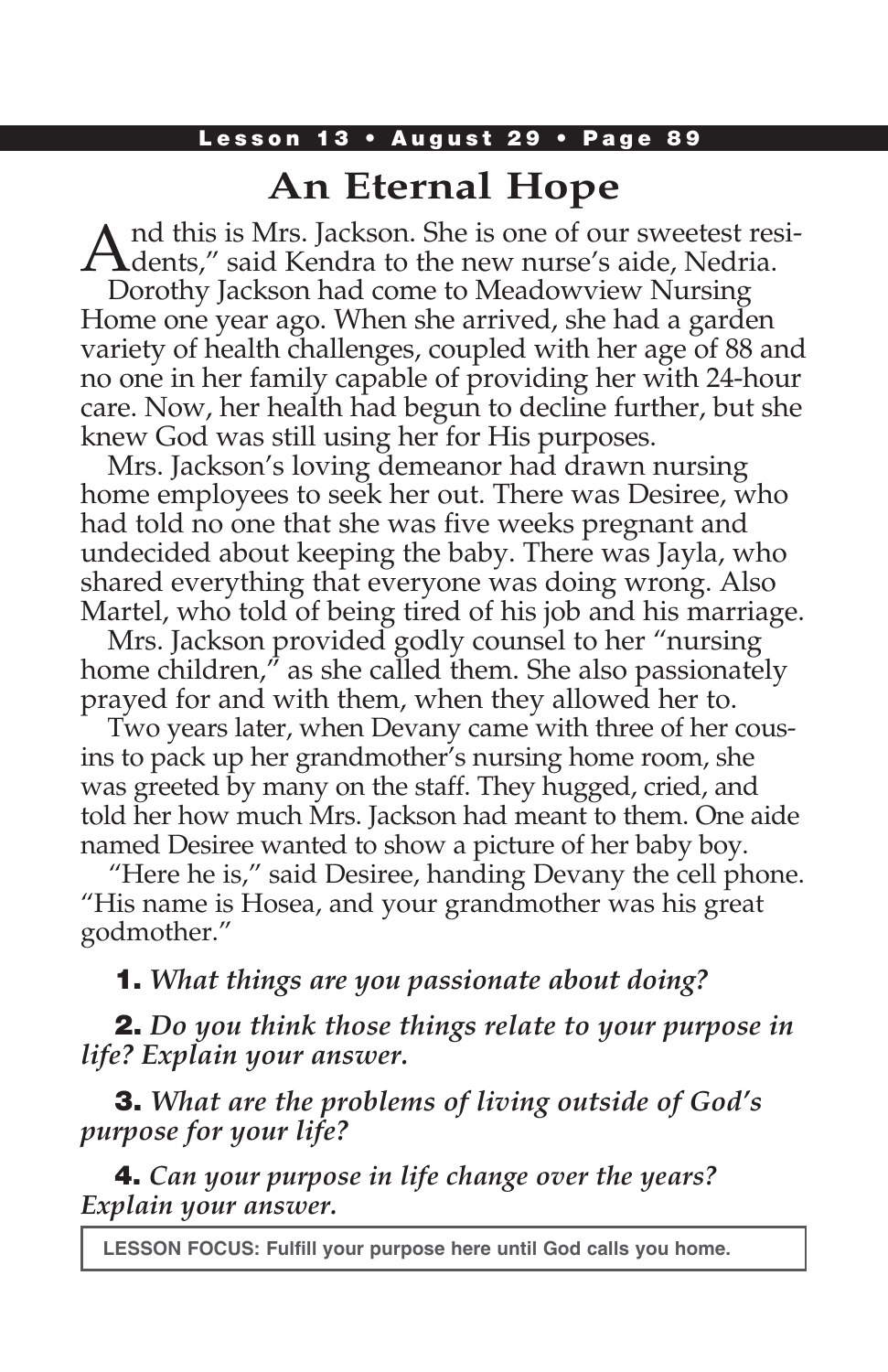# Week of August 29 • Page 90 Looking Beyond Today's Troubles

*2 Corinthians 4:16–5:4, KJV*

**16 For which cause we faint not; but though our outward man perish, yet the inward man is renewed day by day.**

**17 For our light affliction, which is but for a moment, worketh for us a far more exceeding and eternal weight of glory;**

**18 While we look not at the things which are seen, but at the things which are not seen: for the things which are seen are temporal; but the things which are not seen are eternal.**

**5:1 For we know that if our earthly house of this tabernacle were dissolved, we have a building of God, an house not made with hands, eternal in the heavens.**

**2 For in this we groan, earnestly desiring to be clothed upon with our house which is from heaven: 3 If so be that being clothed we shall not be found naked. 4 For we that are in this tabernacle do groan, being burdened: not for that we would be unclothed, but clothed upon, that mortality might be swallowed up of life.**

*2 Corinthians 4:16–5:4, NIV*

**16Therefore we do not lose heart. Though outwardly we are wasting away, yet inwardly we are being renewed day by day. 17For our light and momentary troubles are achieving for us an eternal glory that far outweighs them all. 18So we fix our eyes not on what is seen, but on what is unseen, since what is seen is temporary, but what is unseen is eternal.**

**5:1For we know that if the earthly tent we live in is destroyed, we have a building from God, an eternal house in heaven, not built by human hands. 2 Meanwhile we groan, longing to be clothed instead with our heavenly dwelling, 3 because when we are clothed, we will not be found naked. 4 For while we are in this tent, we groan and are burdened, because we do not wish to be unclothed but to be clothed instead with our heavenly dwelling, so that what is mortal may be swallowed up by life.** 

Paul ended 2 Corinthians 4 the same way he opened it: by reminding the Corinthians that despite their (and his) struggles, "we do not lose heart" (vs. 16; see vs. 1).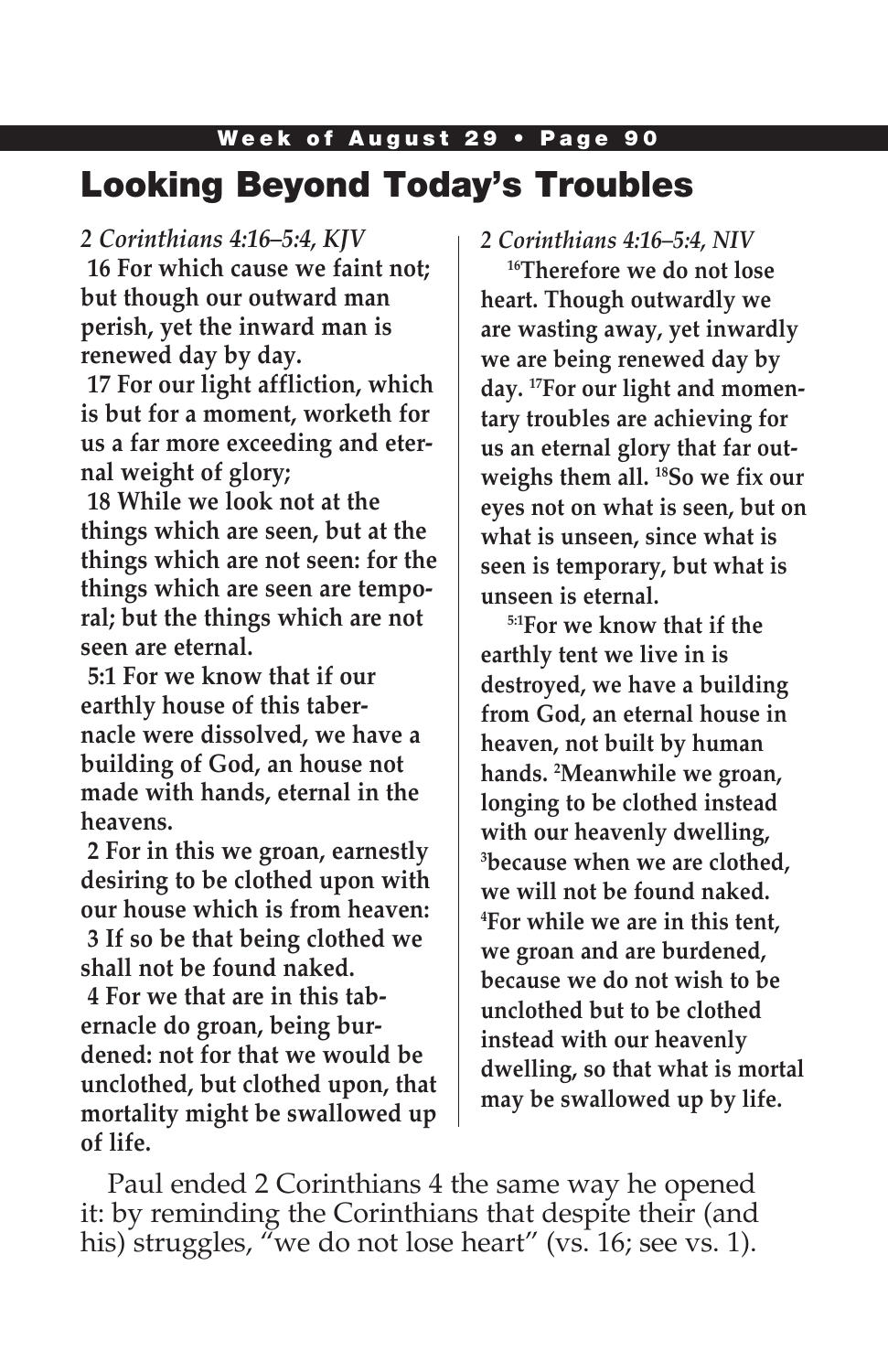#### Week of August 29 • Page 91

"Though outwardly we are wasting away"—that is, despite their troubles and even the progressive, inevitable failure of their earthly bodies—"yet inwardly we are being renewed day by day" (vs. 16). In fact, their troubles which Paul regarded as "light and momentary"—were producing in them "an eternal glory that far outweighs them all" (vs. 17). Whatever they suffered in this life would be nothing compared to the glory that lay ahead, God was using their sufferings to renew them inwardly, in preparation for that glory. The Corinthians only needed to look at Christ Himself for evidence of this truth.

Therefore, Paul told them to "fix [their] eyes . . . on what is unseen, since what is seen is temporary, but what is unseen is eternal" (vs. 18). Rather than focus on what would not last, Paul urged them to build on the foundation which is eternal: Christ. "For we know that . . . we have a building from God, an eternal house in heaven, not built by human hands" (2 Cor. 5:1). Therefore, the Corinthians could "know" their future with Christ was certain—and permanent.

But that was not their current state: "Meanwhile we groan, longing to be clothed instead with our heavenly dwelling" (vs. 2). Suffering was not something they needed to seek out; it was readily present. Even now, they and Paul longed to be "clothed" with their glorified bodies, and "not be found naked" (vs. 3). Paul reiterated these ideas once more in verse 4, then clarified the basis of their hope: "that what is mortal may be swallowed up by life." Even in the midst of their suffering and weakness, the Corinthians could look toward certain victory in Christ.

5. *How did Paul encourage the Corinthians to view their sufferings?* 

6. *What did the Corinthians need to focus on, in order to view their sufferings in the right perspective?* 

7. *How did Paul describe the Corinthians' (and his) hope in verses 2-4?*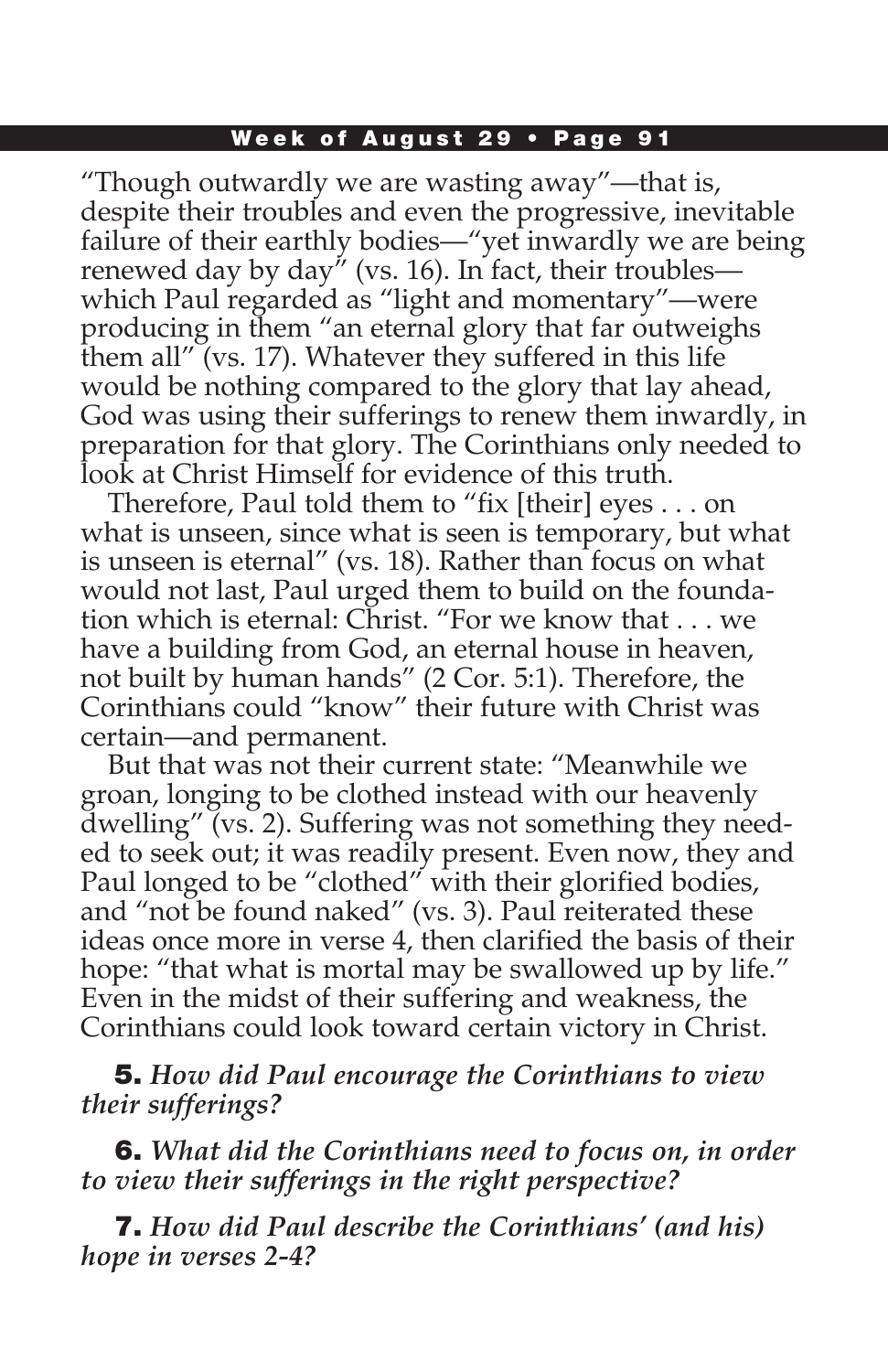#### Week of August 29 • Page 92

## Living by Faith

#### *2 Corinthians 5:5-10, KJV*

**5 Now he that hath wrought us for the selfsame thing is God, who also hath given unto us the earnest of the Spirit.**

**6 Therefore we are always confident, knowing that, whilst we are at home in the body, we are absent from the Lord:**

**7 (For we walk by faith, not by sight:)**

**8 We are confident, I say, and willing rather to be absent from the body, and to be present with the Lord.**

**9 Wherefore we labour, that, whether present or absent, we may be accepted of him.**

**10 For we must all appear before the judgment seat of Christ; that every one may receive the things done in his body, according to that he hath done, whether it be good or bad.**

### *2 Corinthians 5:5-10, NIV*

**5 Now the one who has fashioned us for this very purpose is God, who has given us the Spirit as a deposit, guaranteeing what is to come.** 

**6 Therefore we are always confident and know that as long as we are at home in the body we are away from the Lord. 7 For we live by faith, not by sight. 8 We are confident, I say, and would prefer to be away from the body and at home with the Lord. 9 So we make it our goal to please him, whether we are at home in the body or away from it. 10For we must all appear before the judgment seat of Christ, so that each of us may receive what is due us for the things done while in the body, whether good or bad.**

Paul next declared the basis for the Corinthians' future hope: God Himself had "fashioned [them] for this very purpose," and had "given [them] the Spirit as a deposit, guaranteeing what is to come" (vs. 5). God's purposes never fail, and His Spirit had been given to believers to testify to that fact. And yet, it was only a "deposit"—a tiny fragment of the glory to come. This knowledge should have bolstered the Corinthians, even in the midst of their current trials. This was clearly Paul's belief, in any case: "Therefore we are always confident" (vs. 6; see also vs. 8).

Nonetheless, Paul acknowledged the tension between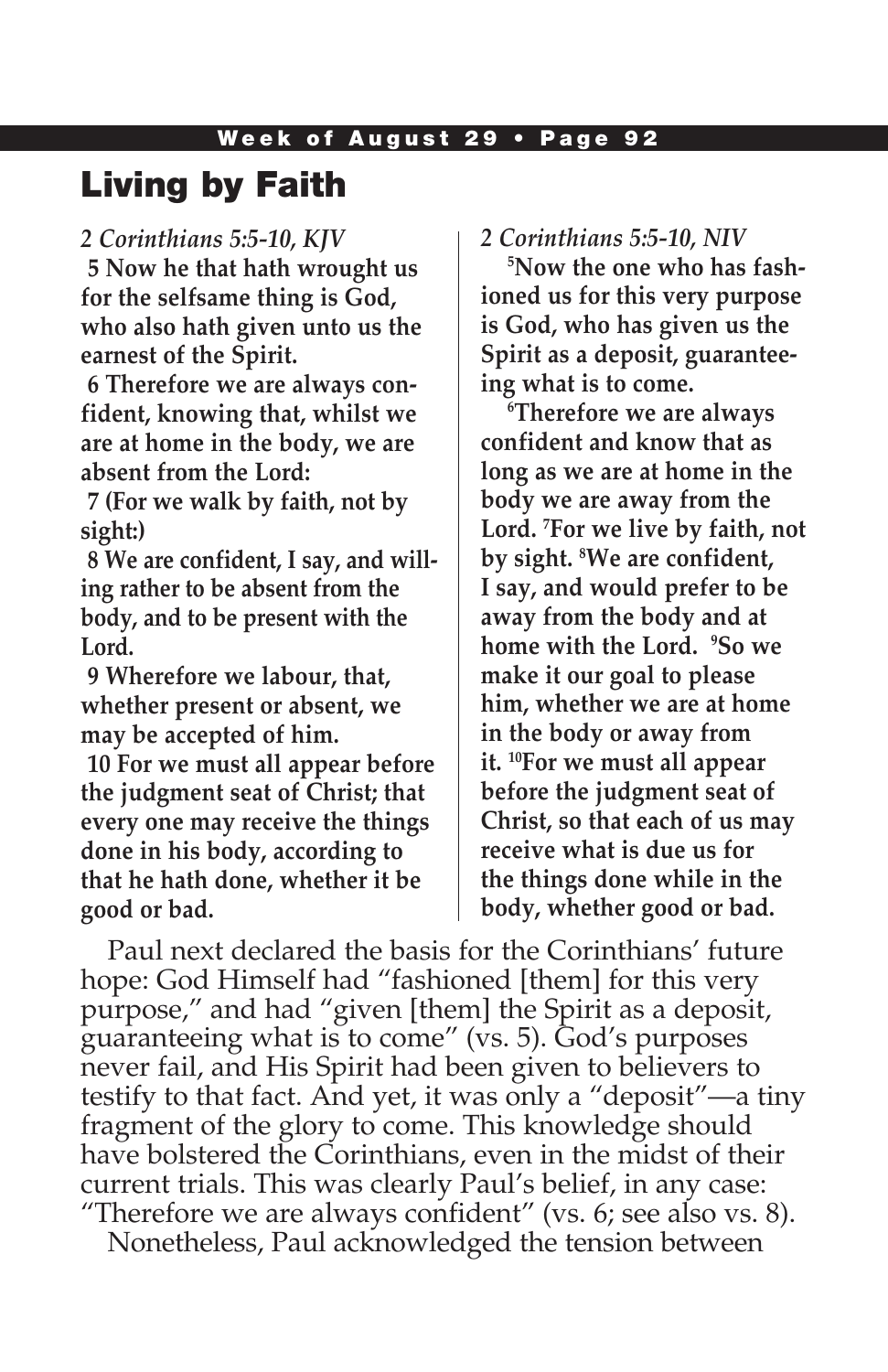#### Week of August 29 • Page 93

the "already" and the "not yet"—despite the indwelling of the Spirit, the Corinthians were "at home in the body [and] away from the Lord" (vs. 6). Therefore, they needed to "live by faith, not by sight" (vs. 7). As much as possible, they were to live as if they were already "clothed . . . with [their] heavenly dwelling" (vs. 4) and operating fully in God's presence. Because of the "deposit" of God's Spirit they had already received, this was already true in part. Through the Spirit's guidance and empowering, even now they could work toward their certain future, rather than being driven by "sight" or appearances. Verse 8 reiterated the Corinthians' struggle and hope from a more positive slant: "We are confident, I say, and would prefer to be away from the body and at home with the Lord."

In the meantime, Paul declared that they were to "make it [their] goal to please" God (vs. 9). Whether Christ's return takes place while we are alive ("at home in the body") or dead ("away from it"), all believers will stand in Jesus' presence to give an account of our lives. That is why Paul established as his goal always pleasing the Lord. And by his example, he encouraged his readers to do the same. Whatever they did in the body now, God would judge in the future. This judgment would not determine whether one goes to heaven or hell; that is determined by faith in Christ (or the absence of faith). The future evaluation for Christians would assess their faithfulness as Christians.

Therefore, the Corinthians needed to strive to please God, while it was still a choice. By doing so, their confidence in God and their future with Him would be strengthened.

### 8. *What could the Corinthians base their hope on? What had God already given them?*

9. *How did Paul describe the Corinthians' (and his) current situation, and how were they to respond to it?*

10. *What were the Corinthians to do while still in their bodies, and why?*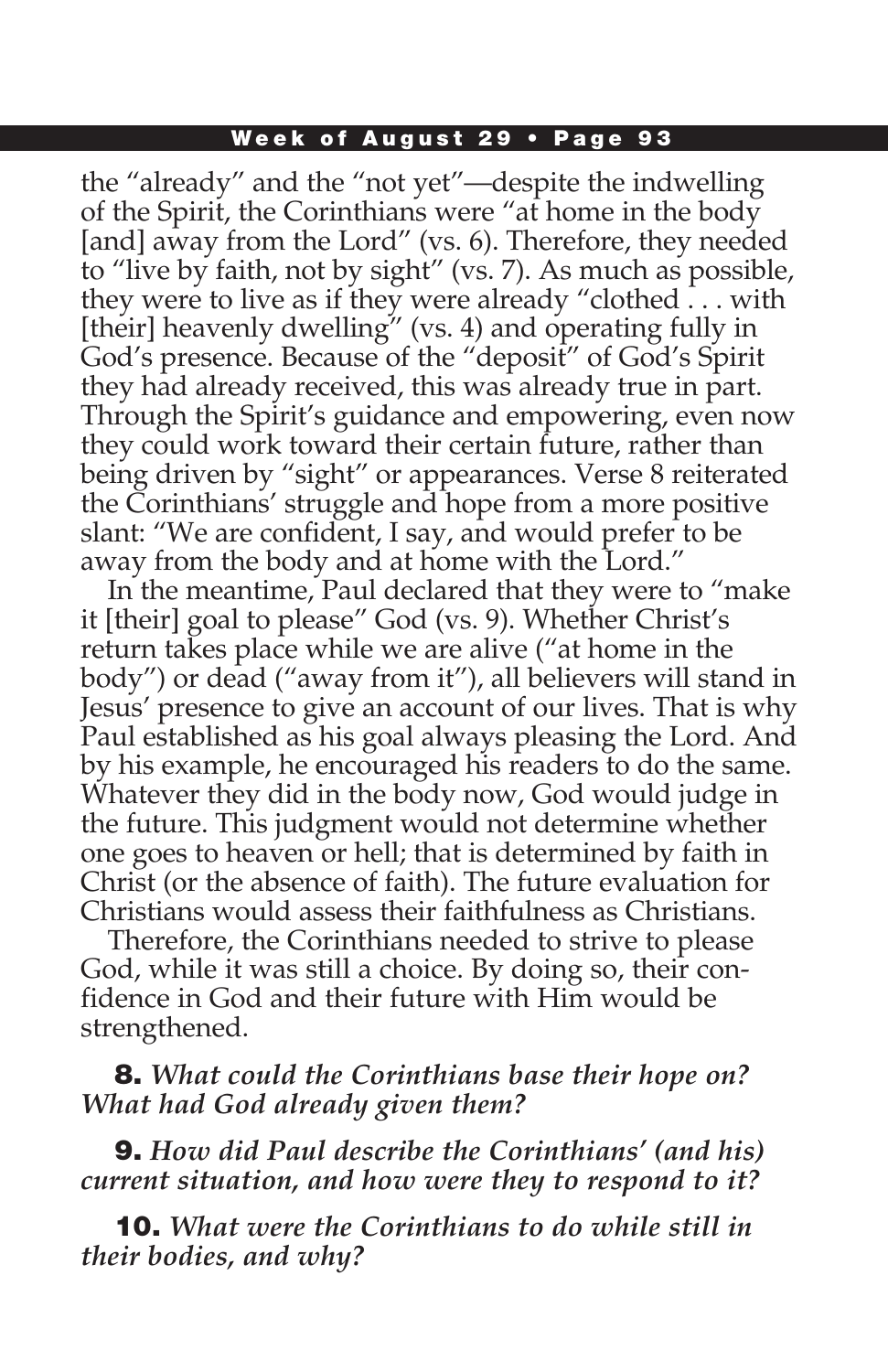## Week of August 29 • Page 94 Make an Impact with Your Purpose

Scripture is clear that God made us for a purpose—His purpose—and we are called to fulfill that purpose in every stage of our lives. As a boy, David glorified God by defeating Goliath when no other Israelites would stand up to the Philistine giant. Josiah came to the throne of Judah at age eight and started a revival that changed the nation. As a teenager, Daniel defied the king along with his friends Shadrach, Meshach, and Abednego. Timothy was a young pastor who stood against the pagan society of Ephesus.

Growing older may change our purpose, but we are still working for the Lord and fulfilling His purpose as long as we are here. As 2 Corinthians 4:16 reminds us, our physical bodies may be "wasting away" but inwardly God is renewing us every day. Moses followed the Lord and led the people until the age of 120. The Gospel of Luke says that the prophetess Anna, at the age of 84, worshiped in the temple every day.

Seniors have much to contribute to younger generations as a result of their long lives and their faithful service. Their purpose is far more than just sitting in a retirement home. For example, their purpose may be to act as daily prayer warriors supporting the ministries of their church. The church advances on the wings of prayer.

Whatever our age or stage in life, we must discover our gifts and cover the earth with them. We can be a blessing to those around us and even impact the whole world.

11. *Why is finding our God-given purpose in life so important?*

12. *Why may we not see what our purpose is ourselves?*

13. *How might Ephesians 2:10 help us find our purpose?*

14. *Why might we think as we get older that God has no purpose for us anymore?*